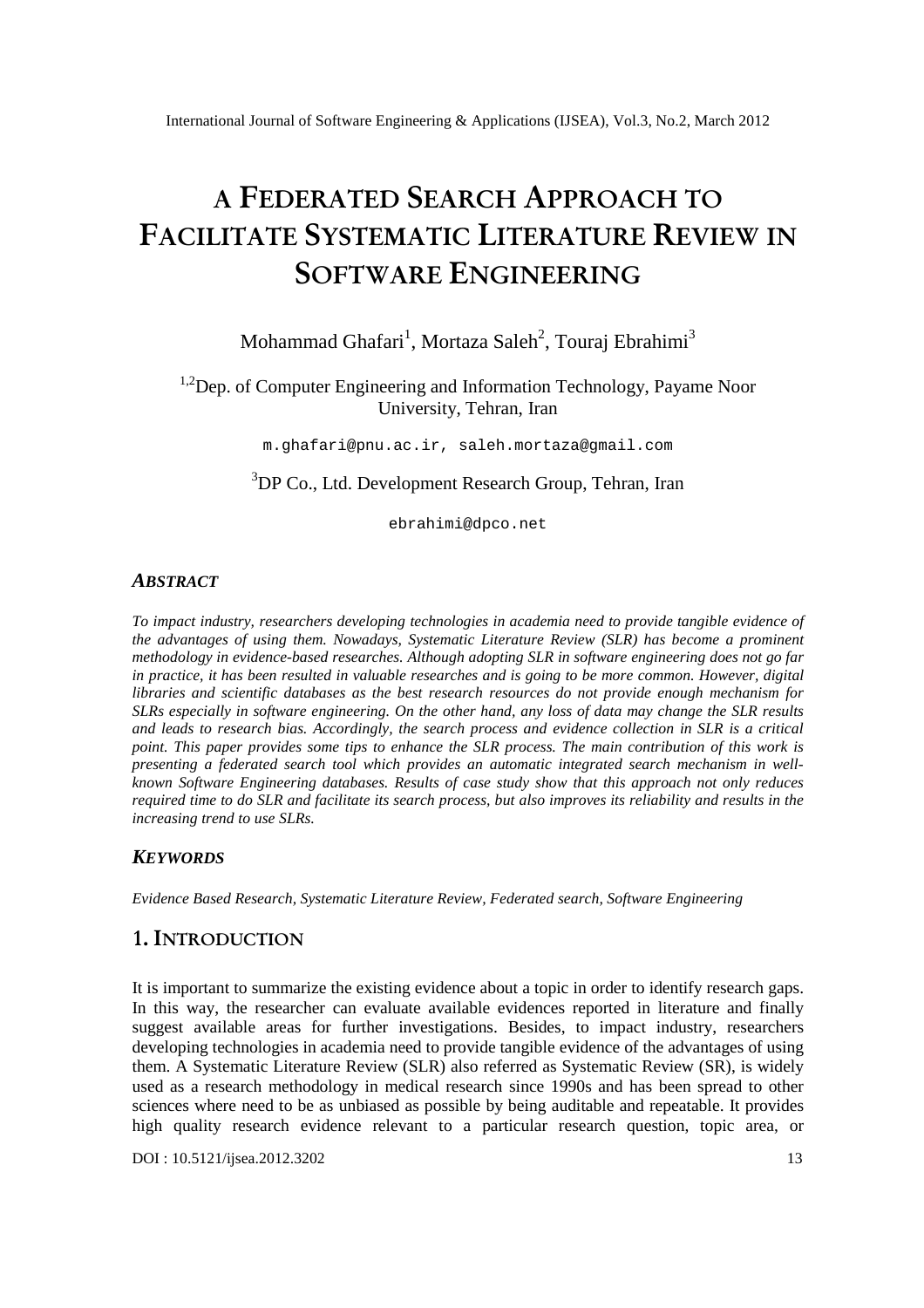phenomenon of interest. It also has been considered as one of the key research methodologies of Evidence-Based Software Engineering (EBSE) since Kitchenham, Dyba and Jorgensen's seminal paper on EBSE published in 2004[1-3]. Todays, although a broad number of SLRs related to Software Engineering (SE) have been conducted and reported by SE researchers, it is still a new topic to the SE community and has many challenges. SLR involves three main steps as illustrated in Fig. 1:

- **1. Planning the review:** Firstly, the need for the review is identified. Then, the research questions are specified, and the review protocol is defined.
- **2. Conducting the review:** After identifying the plan, the primary studies are selected. Next, the quality of these studies is assessed to decide about those which should be either excluded or included from study. Then, the data extraction and monitoring are performed. Finally the extracted data are synthesized.
- **3. Reporting the review:** At the end, the dissemination mechanisms are specified, and the review report is presented.



Figure 1. The SLR steps

The main advantage of SLR is that its findings are more reliable. It reviews the background of a topic and attempts to build its body of knowledge. Therefore, it minimizes the level of bias that can be prevalent in Traditional (ad-hoc) Literature Reviews (TLRs). In contrast, one obvious disadvantage (weakness) of SLR is that it requires considerably more effort than TLRs. Although, several researchers have been working on improving the scientific and technological support for SLRs in SE, there is a big consensus that many of SLR challenges come from SR-incompatible nature of SE libraries as the main resources used in SE researches. To the best of our knowledge, no concrete solution has been addressed this problem. This paper provides some tips to do SLR steps in a better way. Also, as its main contribution, it proposes a tool for empowering the SLR search process.

The structure of this paper is organized as follow. Section 2 provides a more detailed review on SLR, its steps, and introduces some solutions to mitigate its difficulties in SE. Next, section 3 focuses on SLR search process concerns and presents a federated search engine which facilitates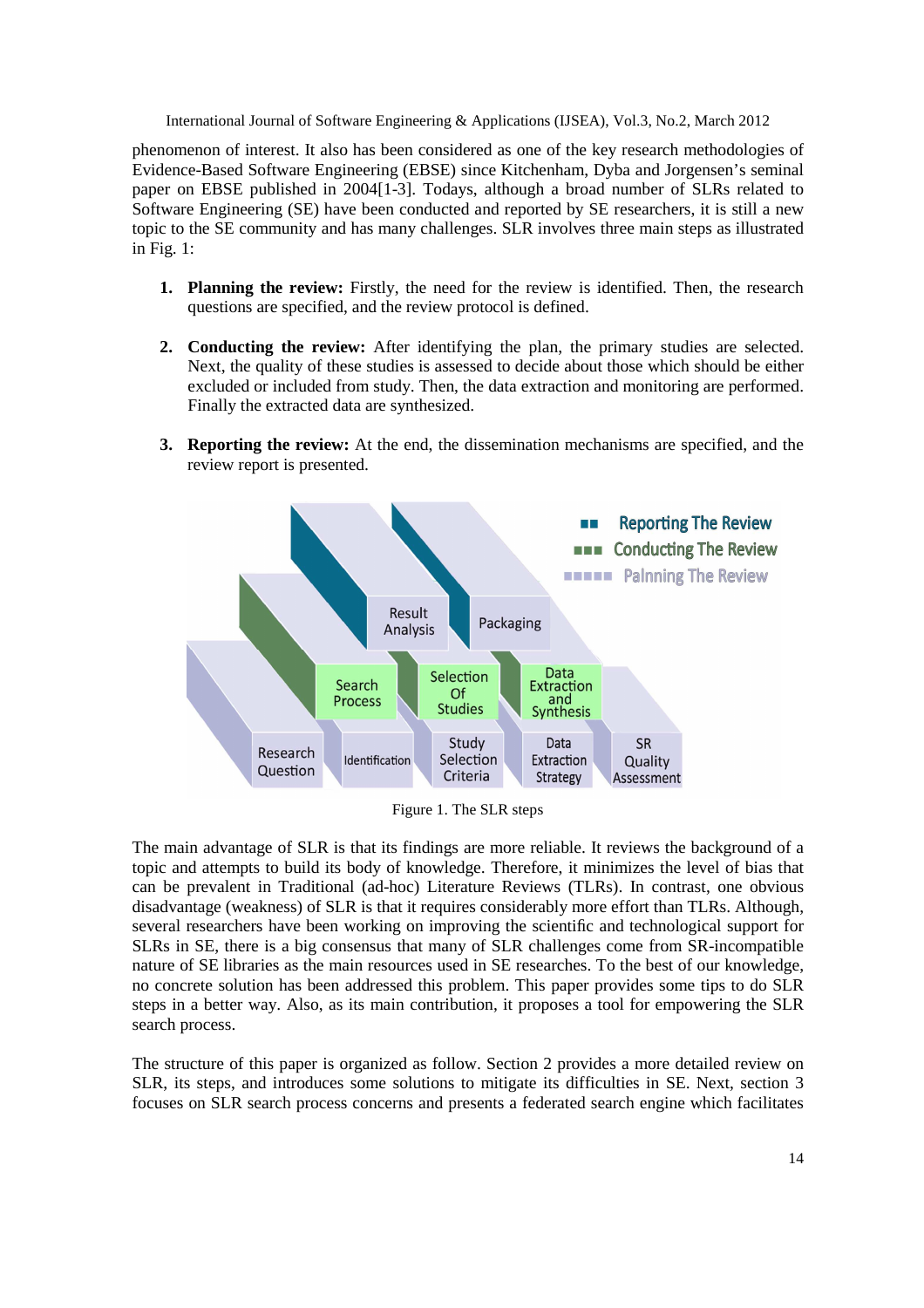this process. A case study is presented in section 4. Related works are reviewed in section 5.The conclusion and future works close this paper.

## **2. SLR OVERVIEW**

SLRs are a means of aggregating knowledge about a SE topic or research question [4-7]. SLRs are referred to as secondary studies and the studies they analyze are referred to as primary studies. The main goal of SLR is to be as unbiased as possible and finally provide more reliable results. In spite of the growing importance that systematic review has been achieving in the past years, it is still a new topic to the SE community and has many challenges. We believe that our findings during the conduct SLR can usefully identify some more general issues that might help other researchers to avoid repeating the mistakes of others. In following, the SLR steps as described by Kitchenham and Charters [7] are briefly overviewed. Also, some tips which increase its quality and precision are presented:

#### **2.1 THE SEARCH PROCESS**

In this step, a problem or need for information is converted into one or more research questions. Then some search strings are identified based on these questions. Here, the aim is to find as many information as possible that is related to the research questions using an appropriate search strategy. It is important to consider available semantic synonyms in research area when the search strings are devised. Although some libraries consider synonyms in their search mechanism, they are too limited and in many cases are not as professional as required. Therefore, it is highly recommended to consult with an expert to include all related synonyms in your search strings. Finally, to ensure that no relevant paper will be missed, the search strings should be tested against some known relevant publications to ensure that the studies are returned in results. Now, it is time to search in well-known databases based on paper title, keywords, and abstract. Taking the advantages of reference management software e.g. Zotero in this step is strongly recommended. Using this tools all papers bibliographic data e.g. title, authors, abstract, and etc. are collected into a database.

While the search process is repetitive, it could be time-consuming, boring, and consequently error prone. Also, in some cases databases have different features. Therefore, it is important to researchers to be as familiar as required with databases search mechanism. A comparison of databases capabilities is presented in section 3.

#### **2.2 THE STUDY SELECTION**

Study selection identifies the primary studies that give direct evidences related to the research questions. At first, all studies that are obviously irrelevant, or duplicates are excluded. When several duplicated articles of a study exist in different versions that appear as books, journal papers, conference and workshop papers, it is better to include only the most complete version of the study and exclude the others. Unfortunately, in some cases duplicated papers have not same titles, so it is not obvious to identify duplications. In such scenarios the advantages of using reference management software can be helpful to identify these papers. For example, since duplicated papers have same authors, a query can be executed on Zotero database based on the paper authors. Next, to examine papers more carefully, a set of papers of the selection process will be read starting from the title, abstract and if necessary, introduction and conclusion. Finally, an additional reference/citations scanning and analysis is recommended in order to find out whether any paper is missed. This guarantee that a representative set of studies are selected.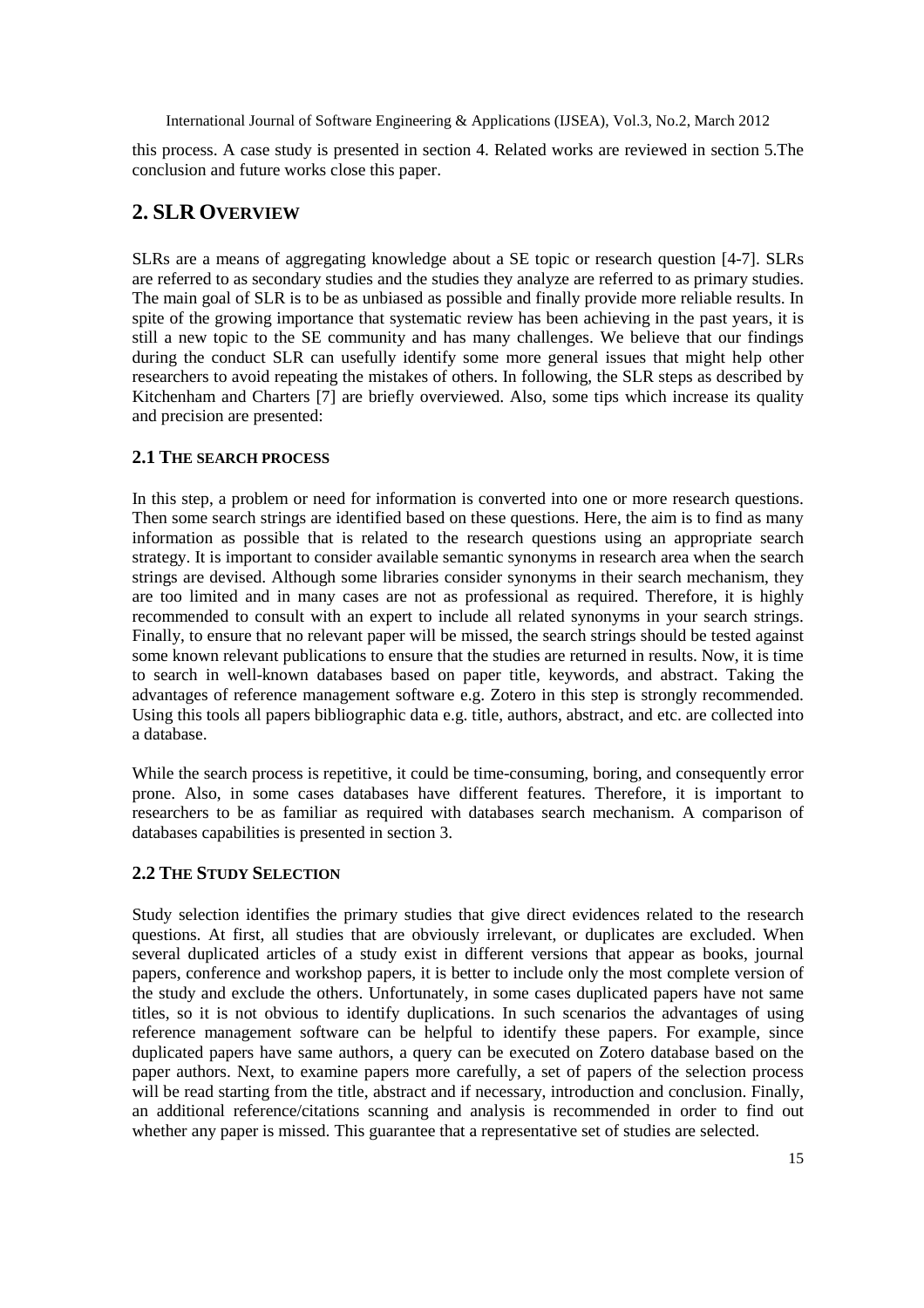In cases which many papers are included, it is very practical to rank them based on their relevance to research questions during scanning. As a result the reviewers could start the review process based on the high ranked papers which are more important.

#### **2.3 THE DATA EXTRACTION AND SYNTHESIS**

The most time-consuming step of SLR is data extraction where all included papers should be read entirely. This process should be done based on a template which is provided by domain experts to make sure that all the extracted information will be related to the research questions the review intends answering. All extracted data should be rigorously documented in this template which in many cases can be a spreadsheet. The advantage of using this template is twofold. Firstly, it handles the direction of research and helps reviewers to find interested topics to research questions more carefully. Next, it can be an appropriate source to train reviewers, especially in cases which they have not enough knowledge around research questions. In order to minimize the potential bias during the review process, peer-review is the most common method used by systematic reviewers. In addition, it is strictly recommended that the supervisor checks the reviewers' activities and feedback to them in order to resolve their mistakes. In such evolutionary way, after a while, the reviewers' ambiguities around the research topic will be reduced and they will be mature enough in topics related to research.

#### **2.4 THE DATA ANALYSIS**

Finally, extracted data should be studied to provide the results. In this step, data analysis tools e.g. NVivo can be used. These tools provide deep levels of analysis and present some interesting classifications, relationships, etc. which help researchers to make better decisions.

# **3. FEDERATED SEARCH APPROACH**

## **3.1 MOTIVATION**

An important step of SLR is the search of evidence for answering the research question. The more evidence found, the more support to rational decision making is assured. However, an incorrect or incomplete search may consequent missing some evidences, and accordingly wasting time to research on something which has been addressed earlier. Motivated by this, in order to avoid bias in research, using a complete and precise method to find available evidences around the research topic is inevitable. In following, two main issues exist in search process is reviewed:

1. The databases search results are directly dependent on provided search strings and there should be enough care when search strings are devised. Also, some databases e.g. ACM do not support combination of fields, and in order to specify multiple fields within a search string, the command-based search should be used. As a result, people should be familiar with the structure of search string in each database separately. Moreover, while some databases do not automatically include synonyms in their search strings, others provide pretty weak automatic stem variations in searching. Accordingly, synonyms, related terms, and alternative spelling should be included manually.

2. Since each database provides its own results and none of databases has access to search within the resources provided by others, the search process should be repeated within all databases separately. Besides, while each database has its own search string structure, the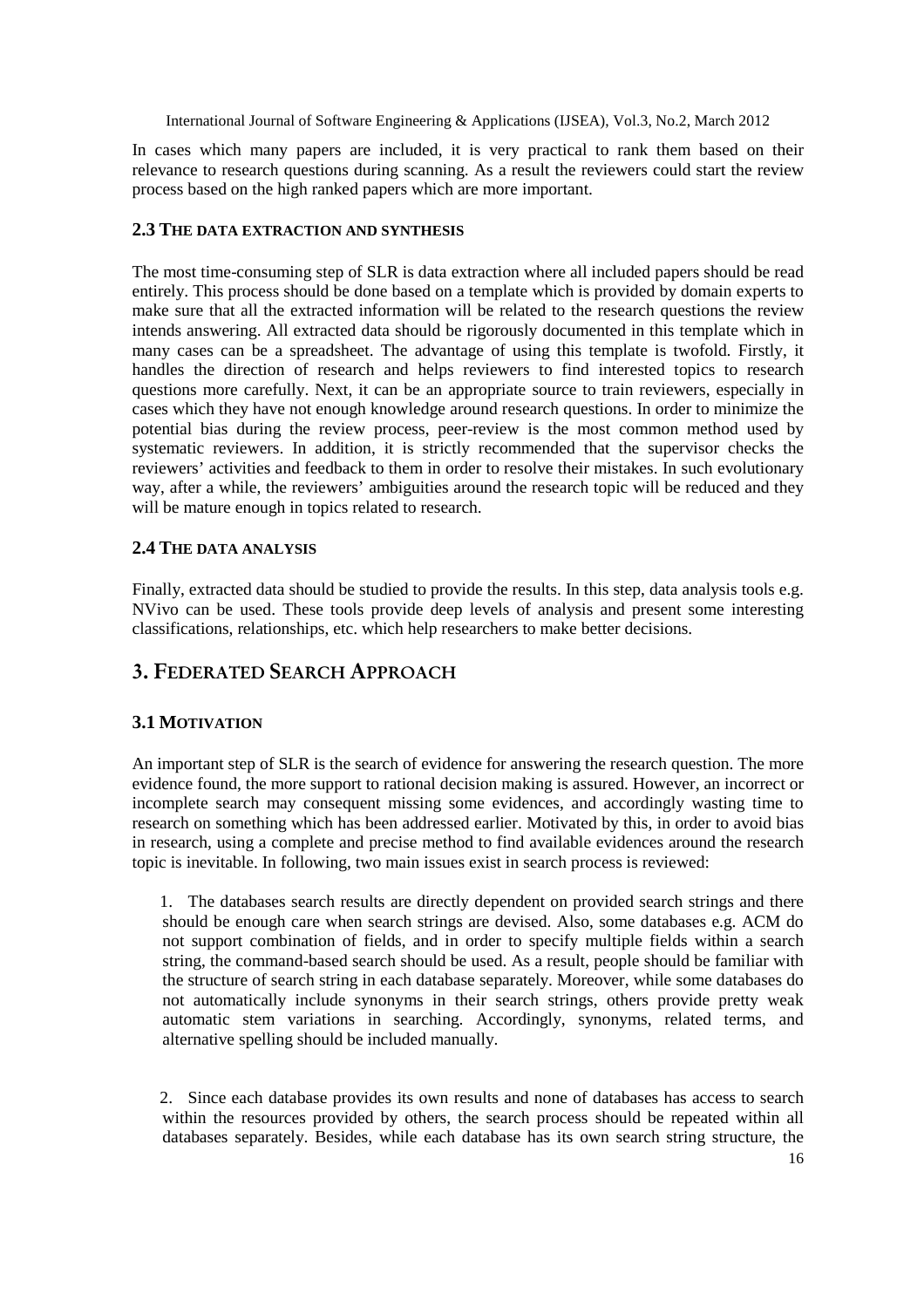search string provided for e.g. ACM cannot be used in SpringerLink. Consequently, all search strings should be constructed manually and be checked within all desired databases one by one.

Motivated by these issues, the search process will be tedious and strongly error prone. Since any loss of data may lead to bias in research, it is too critical to provide a more reliable search process. Despite of broad number of SLRs have been conducted and reported in SE, this community still feels lack of a mechanism which mitigates these issues. In order to provide an integrated search across multiple databases, a mechanism is required which map the search string provided by the user to all desired databases. Also, some automatic enhancements provided by domain experts on the search string proposed by the user, increases the reliability of the search results. In the rest of current section, a federated search approach is proposed to ease these kinds of problems during search process in SLR.

#### **3.2 FEDERATED APPROACH**

In order to provide a federated search, a single point is required which direct the user to all his desired databases. Accordingly, we have undertaken a broad comparison between well-known databases to identify their common features and the field codes which are used to devise the search strings. Despite of commonality between databases, there are some advantages in some of them i.e. in "ScienceDirect" it is possible to search the figures, tables and videos separately, in both "IEEEXplore" and "ISI Web of Knowledge", the accented characters are considered automatically.

Accordingly, there is no need to manually search for British and American spellings of any keywords, In "GoogleScholar" and "Wiley", synonyms of any term can be included automatically by use the tilde sign immediately before the search term. As a result, a search now matches both singular and plural forms of the search term e.g. a search for 'foot' will match records containing the word 'foot' and records containing the word 'feet'. Also, there are some weak points in some databases. For example, "SpringerLink" has limitation in its command length, consequently whenever there is a long search string; it should be separated to more than one search string, in "GoogleScholar" searching fields are too limited. For Example it doesn't support searching the abstract, title, and keywords separately. Moreover, "CiteSeerx" database does not support refinement. The comparison is summarized in Table 1.

In order to clarify the table, some definitions about its fields are provided in following:

**1- Connectors:** These operators can be used to specify the words that we want to include or exclude from our search results and to search for more than one word in a single search:

- AND: This operator indicate that all of the terms in our search must appear in the returned documents, even if the terms are far apart from each other.
- OR: When at least one of our search terms must appear in returned documents, this operator can be used. To search for synonyms, alternate spellings, or abbreviations this operator is so helpful.
- NOT: Exclusion a word from the search should be manipulated by this operator.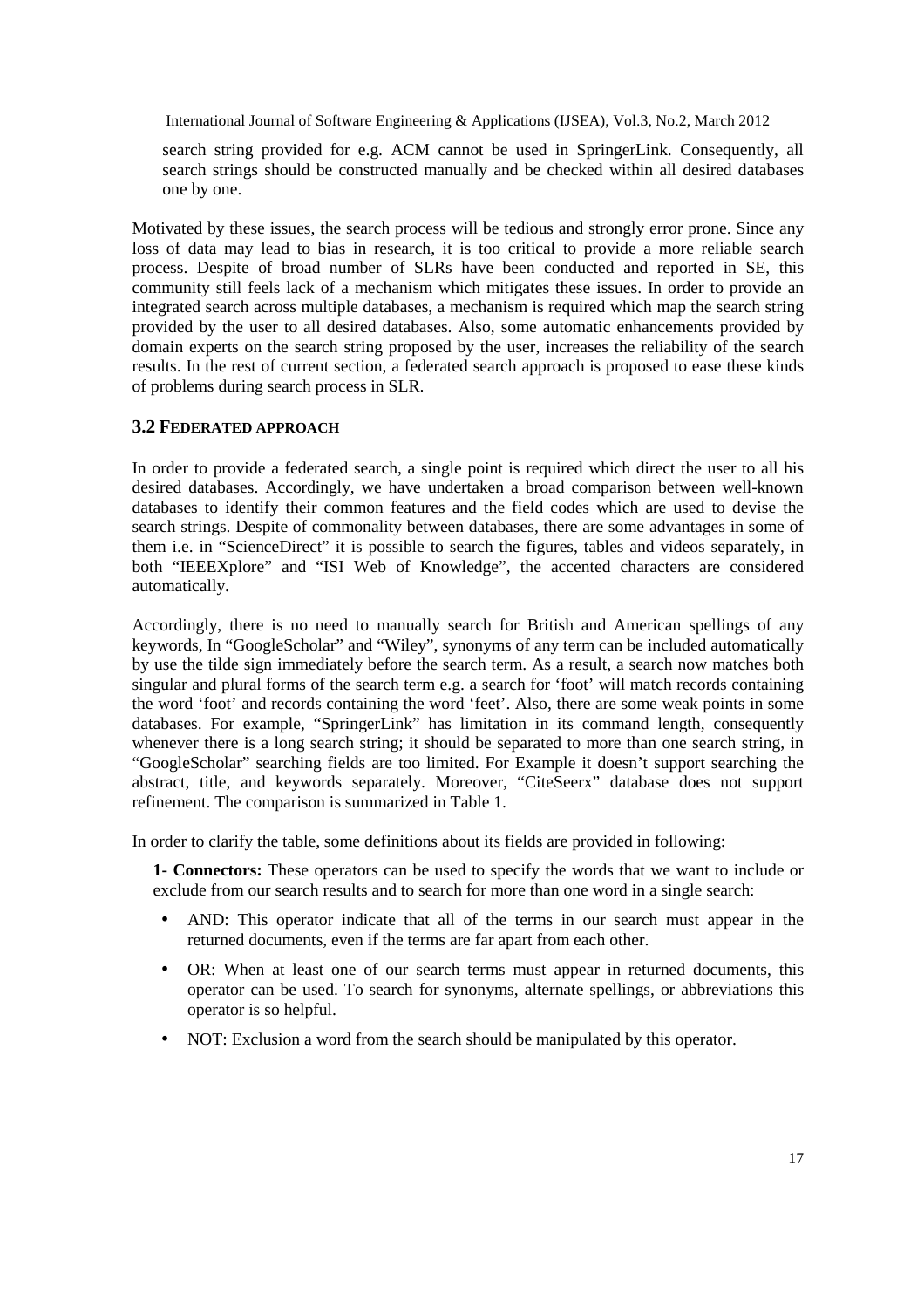| <b>Features</b>         | Wildcard     |              |              | <b>Find by</b>                                                           |                            |                   |                                       |                  |
|-------------------------|--------------|--------------|--------------|--------------------------------------------------------------------------|----------------------------|-------------------|---------------------------------------|------------------|
| <b>Database</b>         | $\ast$       | $\%$         | ?            | <b>Title</b>                                                             | <b>Abstract</b>            | <b>Keywords</b>   | Title &<br><b>Abstract</b>            | <b>Full-Text</b> |
| <b>ACM</b>              | $\times$     | $\checkmark$ | $\times$     | Title:Y                                                                  | Abstract:Y                 | Keywords:Y        | $\times$                              | $\times$         |
| <b>ScienceDirect</b>    | ✓            | $\times$     | $\checkmark$ | Title(Y)                                                                 | Abstract(Y)                | Keywords(Y)       | $\times$                              | $\times$         |
| <b>IEEE</b>             | $\checkmark$ | $\times$     | $\times$     | Document Title:Y                                                         | Abstract:Y                 | Author Keywords:Y | $\times$                              | $\succ$          |
| <b>Springer</b>         | $\times$     | $\times$     | $\times$     | Ti:(V)                                                                   | Ab:(V)                     | $\pmb{\times}$    | Ab:(Y)                                | $\succ$          |
| Compendex               | ✓            | $\times$     | $\checkmark$ | (Y) MN Ti                                                                | (Y) WN Ab                  | $\times$          | (Y) MN KY                             | IIA MW (Y)       |
| ISI Web of<br>Knowledge | $\checkmark$ | $\times$     | $\checkmark$ | $\mathop{\rm Ti}\nolimits\mathop{\rm =}\nolimits\mathop{\rm Y}\nolimits$ | $\times$                   | $\times$          | $Ts=Y$                                | $Ts=Y$           |
| <b>SCOPUS</b>           | $\checkmark$ | $\times$     | $\checkmark$ | Srcitle(Y)                                                               | $\mathrm{Abs}(\mathrm{Y})$ | Key(Y)            | $\sum$                                | All(Y)           |
| <b>CiteSeerx</b>        | $\checkmark$ | $\times$     | $\times$     | Title:Y                                                                  | Abstract:Y                 | Keyword:Y         | Title:Y and Abstract:Y Title-Abs-Key( | Text:Y           |

Table 1. Comparison between well-known databases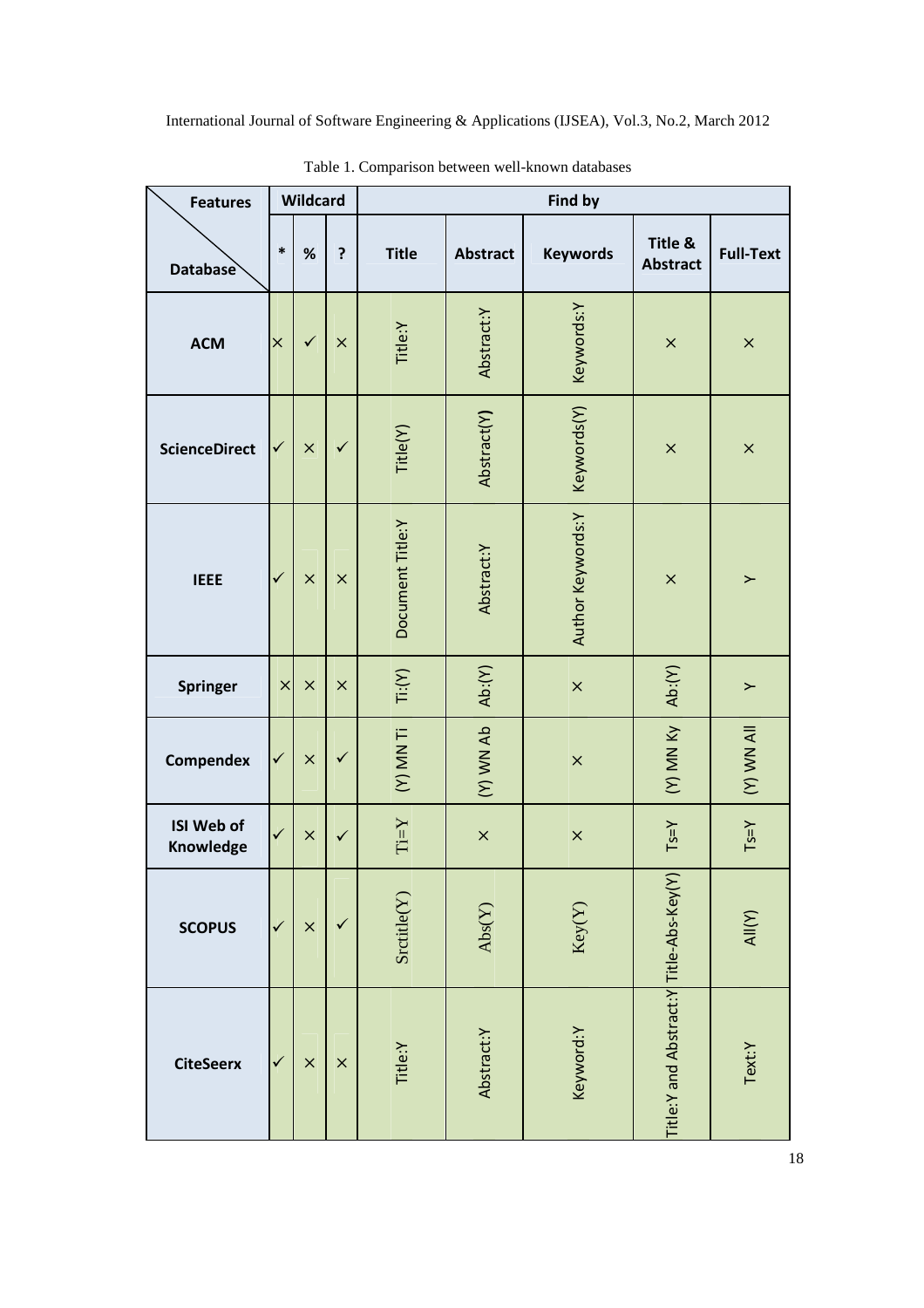**2- Wildcards:** To search for words that have spelling variations or contain a specified pattern of characters, these operators can be used to represent the variations:

- **\*:** In order to replace multiple characters anywhere in a word this wildcard is used. E.g. behav\* finds behave, behavior, behaviour, behavioural, behaviourism, etc.
- %: This wildcard is used to search for different endings of a term. E.g. network% will find network, networks, networking, networked. The % cannot be used with the exact phrase option.
- **?:** In order to replace any single character anywhere in a word, one question mark is used for each character required to be replace. E.g. analy?e finds analyse or analyze.

**3- Stemming:** This feature allows including various extensions or derivatives of keywords in search strings. It doesn't require special characters or commands. It also seems to automatically un-stem the keywords.

| No. | <b>Database</b>  | <b>Search String</b>                                                                         |  |  |  |  |
|-----|------------------|----------------------------------------------------------------------------------------------|--|--|--|--|
|     | <b>ACM</b>       | (Abstract:Architectural and Abstract:Constraint) and (Title:Evolution or Title:Change)       |  |  |  |  |
|     | <b>IEEE</b>      | (Abstract:Architectural Constraints) and (Document Title:Evolution or Document Title:Change) |  |  |  |  |
| 3   |                  | <b>SceinceDirect</b> Abstract (Architectural Constraints) and Title (Evolution or Change)    |  |  |  |  |
| 4   | <b>Compendex</b> | (((Architectural Constraints) WN Ab) and ((Evolution) WN Ti)) or ((Change) WN Ti))           |  |  |  |  |

Table 2. Search string comparison between well-known databases

**4- Find By:** In the columns which are tagged by "Find By", the notation which is used by each database for building its search strings is presented. For example, consider that it is required to search for the papers which their abstracts contain "architectural constraints" and their title include one of the words e.g. "evolution" or "change". According to the field codes which are used in each database, each of them provides its own search string as depicted in table 2.

In order to construct a search string which is compatible within each database, understanding the structure of search string is required. As it is shown in Table 2, the search strings devised for one database, cannot be used by others without extra refinement. Accordingly, we have devised some rules which are used to map a search strings to its corresponding search strings in the target databases.

An abstract view of our federated search tool is presented in Figure 2. As depicted above, it has five main parts named: Admin Panel, Search Panel, Query Generator, Crawler, and an Engine which act as a control unit.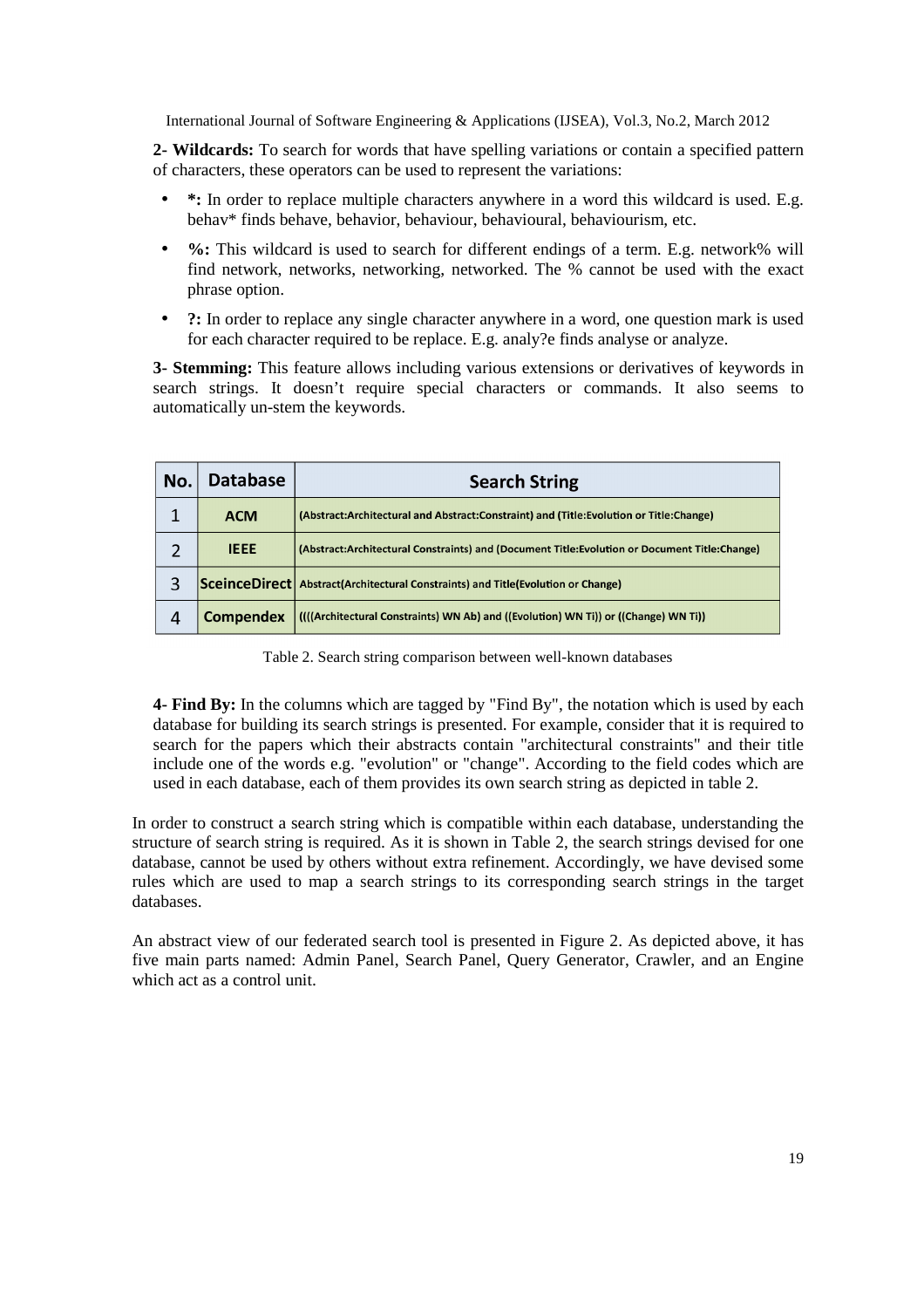

International Journal of Software Engineering & Applications (IJSEA), Vol.3, No.2, March 2012

Figure 2. Our proposed model

- **1. Admin Panel:** The system administrator can define some research categories and subcategories which will be managed by their own domain experts. These people are responsible to define available research keywords and their corresponding synonyms for each category. They also direct the search process to prevent the probable biases may exist in students research process. For example, in software reconfiguration which is a sub-category of software evolution, the domain expert defines some keywords e.g. runtime, change, restructuring as synonyms of evolution, to be automatically included in searches. These keywords are stored in a database called "Keywords Synonym".
- **2. Search Panel:** This is an interface which provides advanced search in order to search within particular databases. It offers some search facilities such as the ability to search via a restricted set of field codes e.g. Full Text, Title, Abstract, and Date as well the ability to combine search phrases using boolean operator. Once the search criteria are specified by the user, they are sent to Query Generator.
- **3. Query Generator:** This part is responsible to generate the search strings which are compatible to databases selected by the user. In order to build queries, it uses an xml file which contains each database code fields called rules. These rules are used to map a search string to its corresponding structure within target database. Here, regarding the search context, available synonyms to each keyword are considered too. Finally, these queries are prepared to being posted to the target databases i.e. ACM, IEEEXplore, and etc.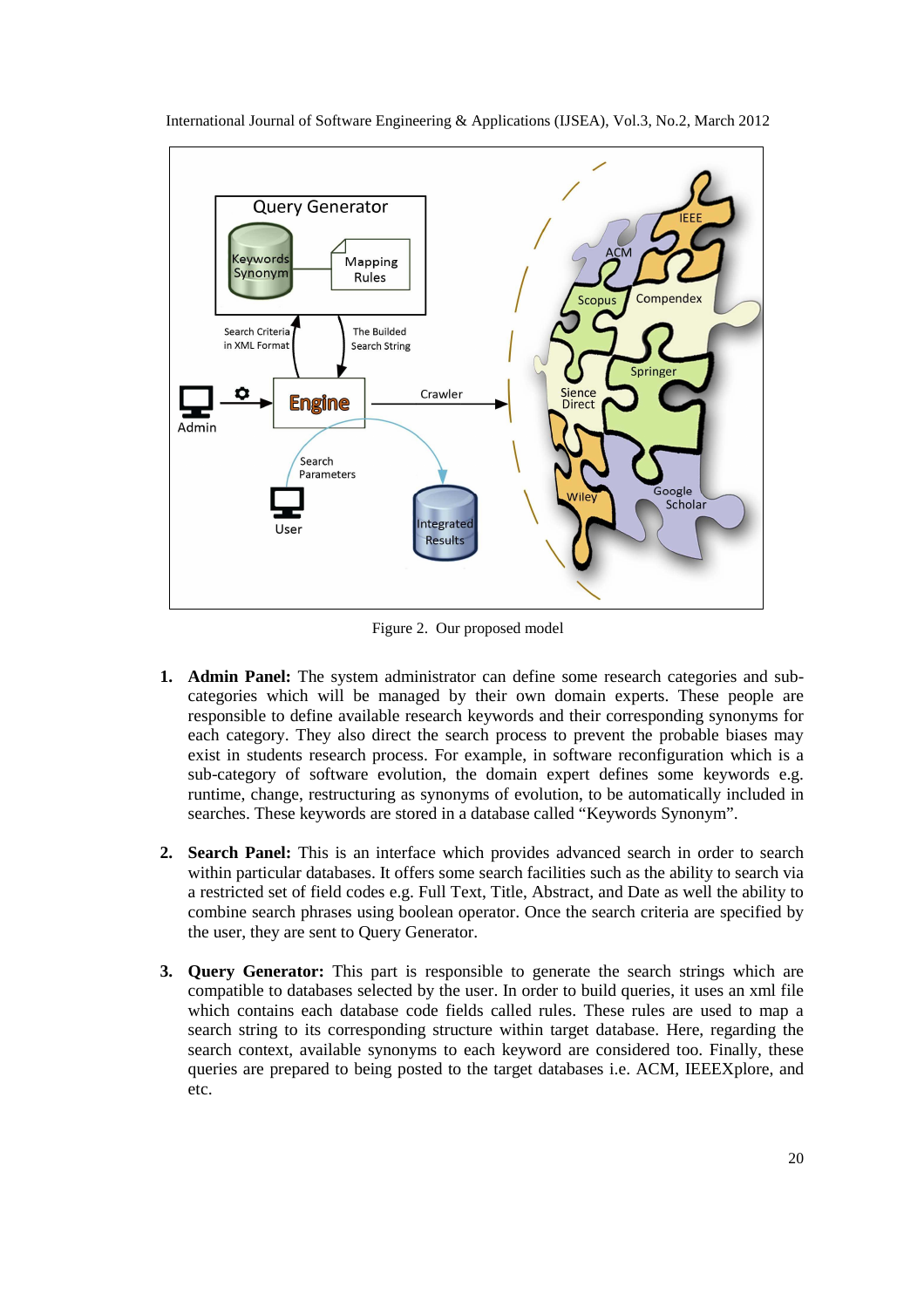**4. Crawler:** As soon as the queries are prepared, they are sent to the target databases. Then, a crawler starts downloading the search results provided by each databases. Finally, all data are gathered into a single database.

#### **4. CASE STUDY**

To evaluate this study, a web-based tool has been developed using Python and a document based database called MongoDB. This tool has been used at Computer Engineering department of PNU to help master students to gather their required evidences for their thesis. At first step, it searches within three well-known databases: ACM, IEEEXplore, and ScienceDirect. Also, their thesis supervisors were responsible to feed the synonym database which is used by Synonym Generator. This tool proposes an interface which is similar to ACM advanced search page. Once the user specifies its search criteria, it is stored in an XML document as follows:

```
<SearchString>
    <abstract connector="main">Architectural</abstract>
    <abstract connector="and">Constraint</abstract>
    <title connector="main">Evolution</title>
    <title connector="or">Change</title>
</SearchString>
```
Figure 3. The search criteria

The XML document which is depicted in Fig. 3, demonstrates the search criteria which is specified by the user by the means of provided Search GUI. The structure which has been shown in Fig. 3 indicates a query that can be used in order to find the papers which their abstracts include both *Architectural* and *Constraint*; also their titles contain *Evolution* or *Change*.

```
<Rules><ACM>
           <title value="Title:X" />
            <abstarct value="Abstract:X" />
     \langle/ACM\rangle<Springer>
           \left\langle \text{title value="Ti:}(X) \right\rangle />
           <abstarct value="Ab: (X)" />
      </Springer>
      <Compendex>
           \left\langle \text{title value} \right\rangle = \left\langle \text{T} \right\rangle MN Ti" />
           <abstarct value="(X) WN Ab" />
     \langle/Compendex>
</Rules>
```
Figure 4. The code fields in databases

In order to generate the actual search strings, each database filed codes are stored as a rule in an XML file named *rules.xml* depicted in Fig. 4. This file is used to map the search criteria to its corresponding values in each database. In a nutshell, the mentioned rules build the skeleton of each database search strings which can be used by the QueryGenerator. The X character works as a place holder that can be replaced in each rule with its counterpart value specified by the user. If any synonym is available, it will be added to the keywords inputted by the user. Finally, the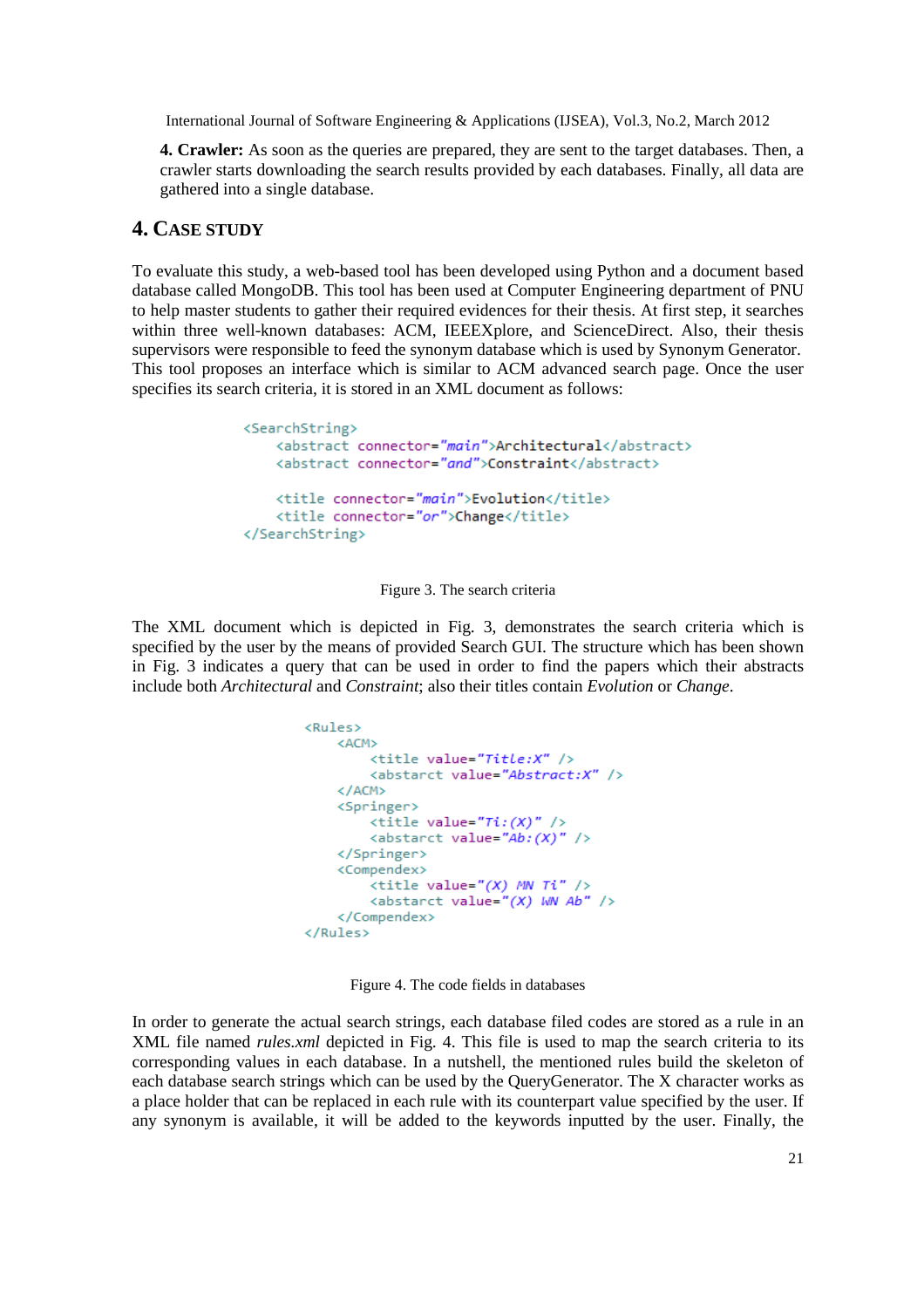connectors (e.g. AND, OR) are used for connecting the entire structure of search strings. Afterwards, the prepared search strings are ready to be used in search process of relevant databases. Accordingly, these queries would be sent to target databases using HTTP GET method.

In order to integrate the results provided by various databases, we have developed a snippet of code which acts as a simple crawler. This crawler is configured manually based on the HTML tags and CSS classes which are used in each database. Accordingly, it extracts the title, abstract, and the link of each paper. Finally, the extracted data are collected into a database.

## **5. RELATED WORKS**

Although SLR has been used in many different SE researches, little contributions have been proposed on adopting SLR in SE. Most SLRs in SE have followed guidelines derived from those used by medical researchers, adapted and applied by Kitchenham and her colleagues [1-3] to reflect the specific problems of SE research. In fact these two papers are the corner stone of SLR in SE. However, some other works around SLR have been done in SE which some of them are introduced in following.

In a work done by Zhang and Babar [8], use of SLRs and its adoption in SE empirically investigated from various perspectives. They used multi-method approach as it is based on a combination of complementary research methods which are expected to compensate each other's limitations. Also in another paper [9] they started an empirical research program that aims to contribute to the growing body of knowledge about SR in SE. In [10], Budgen and his colleagues proposed a cross-domain investigation of empirical practices. The objective of this study is to investigate how other academic disciplines use evidence-based practices in order to help assess the guidelines that the authors have developed for conducting SLR in SE. MacDonell and his colleagues [11] has assessed the reliability of SLR in empirical SE. This paper investigated the consistency of process and the stability of outcomes. The [12] analyzed the quality, coverage of SE topics, and potential impact of published SLRs for education and practice in a special period. Dyba and Dingsoyr [13] assessed the strength of Evidence in SR in SE. They present an overview of some of the most influential systems for assessing the quality of individual primary studies and for grading the overall strength of a body of evidence. Kitchenham and her colleagues [14], provide a comparison about the use of targeted manual searches with broad automated searches. Their study also aims to assess the importance of grey literature and breadth of search on the outcomes of SLRs. In [15] an Evidence-Based Understanding of Search Engines in SLRs is presented. It proposes an initial set of metrics for characterizing the EDS from the perspective of the needs of secondary studies.

## **6. CONCLUSION AND FUTURE WORKS**

Nowadays, a large majority of the researchers are convinced of the value of using a rigorous and systematic methodology for literature reviews. Since the search process and collecting evidences is a critical point to prevent any bias in research, it is important to provide a mechanism which precise this process as much as possible. In this paper, a federated search approach to facilitate SLR search process is presented. It bridges the gap between the spread of databases in SE and integrated search required by SLR. Finally, a partially-automated tool is developed which has been practically used by master students to search for required evidences for their thesis. The results have verified the expected contributions include: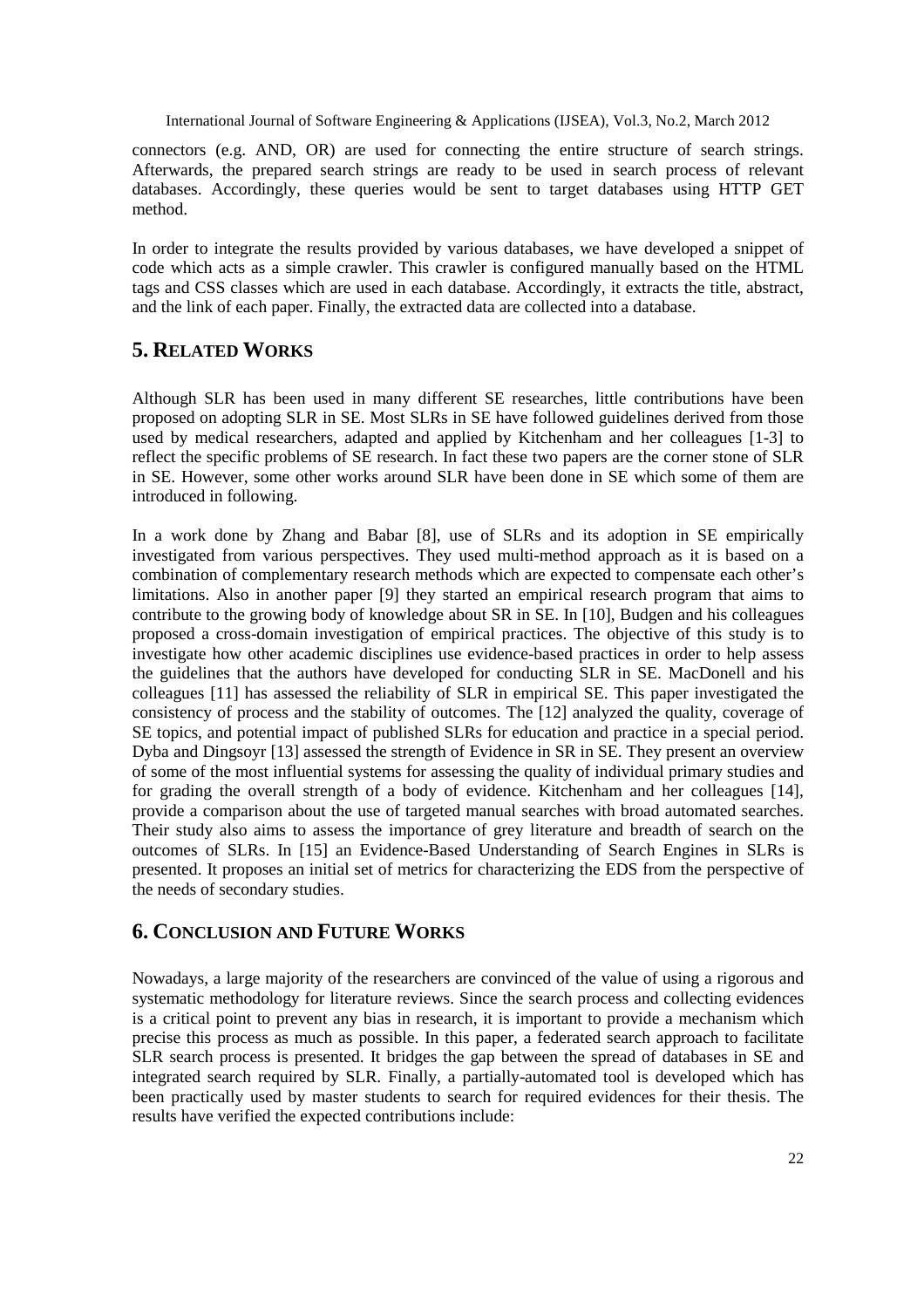- 1- It considerably reduces required time as one of the most concerns in SLR. It also improves the search process by including synonyms which are provided by an expert domain, automating the search process rather than manually search in every database for every search criteria, and finally integrating multiple databases search results.
- 2- Its crawler-enabled feature, facilitate search process and automatically save results in a database. After doing some researches, this database will contain thousands of records which not only could be used locally, but also would be so beneficial as a knowledge base for ongoing researches.
- 3- It facilitates both the qualitative or quantitative analysis on search results while they are integrated in a database. For example, classifying results based on their meta-data fields e.g. authors, may help the researcher to identify duplicated papers.

As our ongoing work, we are working on developing a full automated tool which is crawler enabled intrinsically and just require a XML file containing the target databases field codes. Also, while some databases do not provide URL-based search mechanism, they cannot be included in our tool. As a result we plan to enable this tool to support the databases which provides search API for federate search.

#### **REFERENCES**

- [1] Kitchenham B.A., Dyba T., Jorgensen M.; "Evidence-based software engineering", In: 26th International Conference on Software Engineering, pp. 273–281, 2004.
- [2] Dyba T., Kitchenham B.A., Jorgensen M.; "Evidence-based software engineering for practitioners", IEEE Software, pp. 183-186, 2005.
- [3] Jorgensen M., Dyba T., Kitchenham B.; "Teaching evidence-based software engineering to university students", In: 11th IEEE International Software Metrics Symposium, 2005.
- [4] Fink A.; "Conducting research literature reviews: from the internet to paper", SAGE Publication, 2005.
- [5] Petticrew M., Roberts H.; "Systematic reviews in the social sciences: a practical guide", Blackwell Publication, 2006.
- [6] Kitchenham B.; "Procedures for undertaking systematic reviews, joint technical report", Computer Science Department, Keele University (TR/SE-0401) and National ICT Australia Ltd (0400011T.1), 2004.
- [7] Kitchenham B., Charters S.; "Guidelines for performing systematic literature reviews in software engineering technical report", Software Engineering Group, EBSE Technical Report, Keele University and Department of Computer Science University of Durham Vol. 2, 2007.
- [8] He Z., Babar M.A.; "An empirical investigation of systematic reviews in software engineering," International Symposium on Empirical Software Engineering and Measurement (ESEM), pp. 87-96, 2011.
- [9] Babar M.A., Zhang H.; "Systematic literature reviews in software engineering: preliminary results from interviews with researchers", In 3th International Symposium on Empirical Software Engineering and Measurement, pp. 346–355, 2009.
- [10] Budgen D., Bailey J., Turner M., Kitchenham B., Brereton P.,Charters S.; "Cross-domain investigation of empirical practices", Institution of Engineering and Technology, Vol. 3, pp. 410-421, 2009.